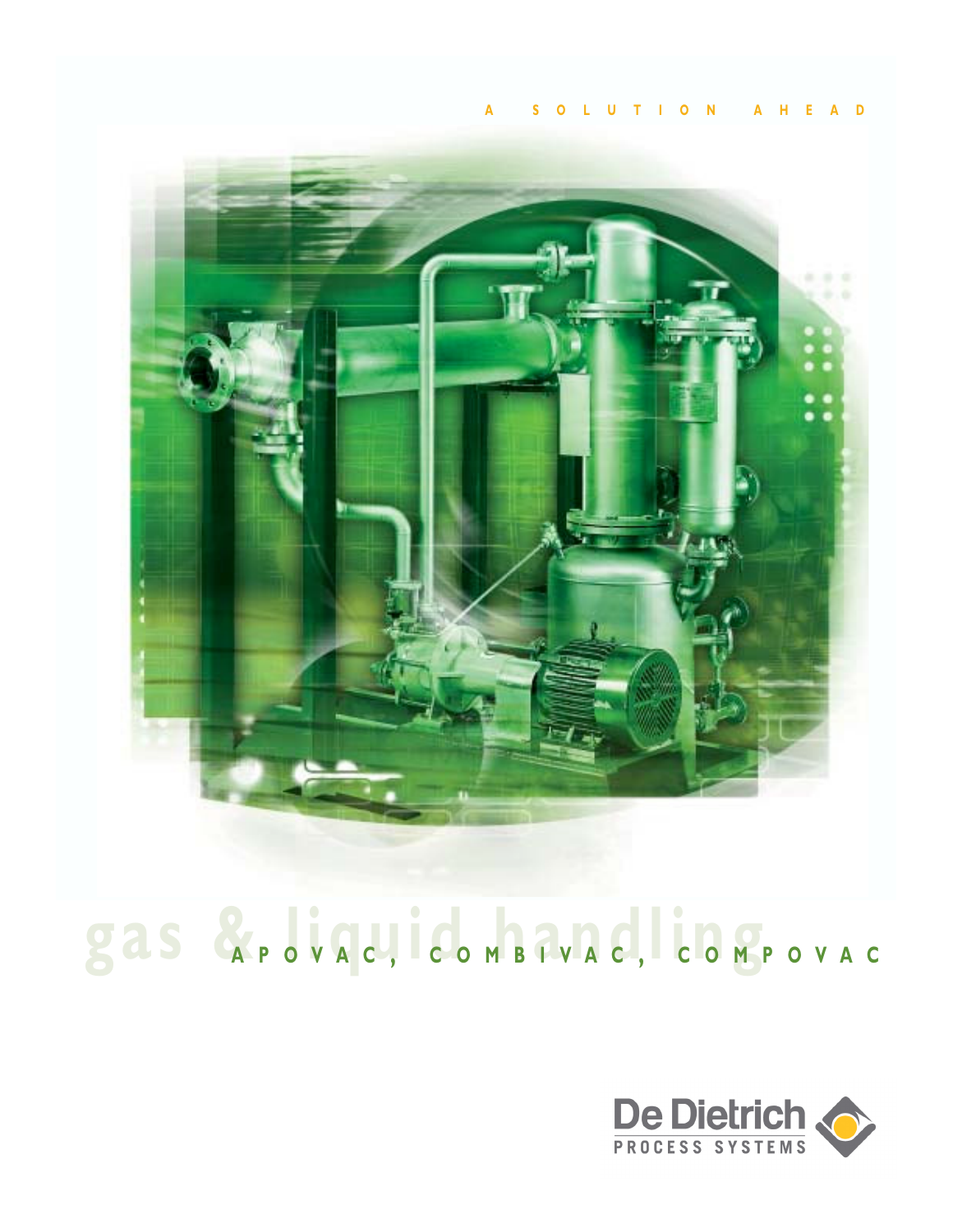

## vacuum generation and solvent recovery

APOVAC ANTIPOLLUTION VACUUM SYSTEMS SET THE STANDARD FOR THE EVACUATION OF GASES AND VAPORS WITH RECOVERY OF N O N C O N T A M I N A T E D A N D R E U S A B L E CONDENSATE.



The Apovac ® system is a pre-engineered unit that combines vacuum generation and solvent recovery through condensation in a closed circuit system. This advanced system uses a liquid ring vacuum pump and subsequent cooler. Ideally suited for vacuum filtration and drying, the Apovac technique offers superior performance in a wide variety of wet chemical processes including vacuum distillation, evaporation, crystallization, mixing and reactions where both single and multiple solvents are used. Apovac's skid-mounted package is easy to install and offers low maintenance and cost-effective operation. Apovac's superior technology allows for the recovery and reuse of clean solvent with minimum air emissions and zero waste water. The Apovac system eliminates oil contamination, high condensate discharge and other environmental inefficiencies and is in full compliance with VOC regulations.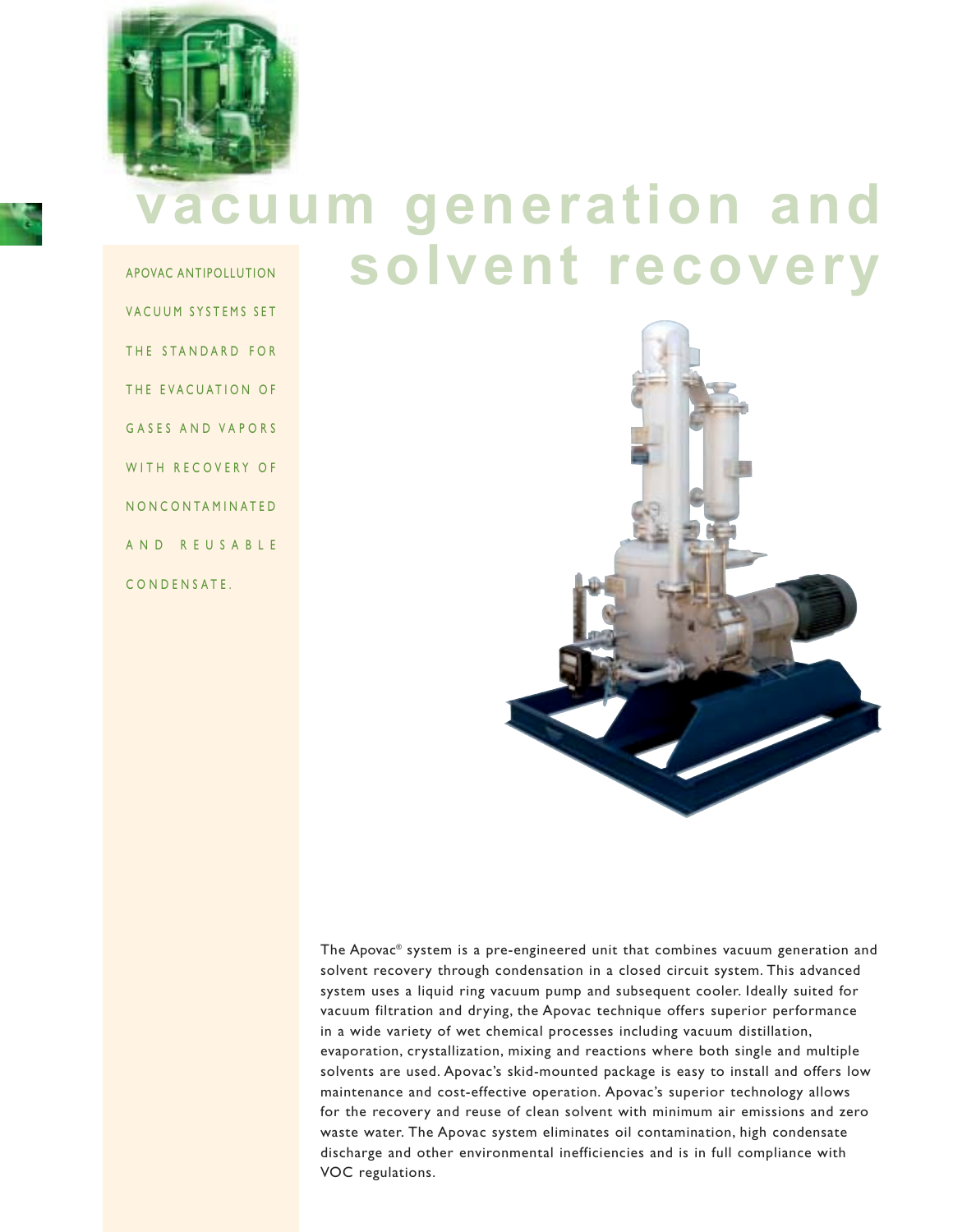

THE LIQUID-RING PUMP, SHOWN IN THE DIAGRAM ABOVE, IS CENTRAL TO THE APOVAC SYSTEM. IT GENERATES SUPERIOR LEVELS OF VACUUM AND PRESSURE. THE PROCESS ADAPTED TEMPERATURE CONTROL FEATURE CREATES A MORE RELIABLE PUMP OPERATION AND MAKES SOLVENT RECOVERY SIGNIFICANTLY MORE EFFICIENT.

> Highly Efficient Single-Stage Liquid Ring Vacuum Pump.This pump is also designed to operate as a compressor at maximum efficiency - up to 3 bar absolute.

Falling Film Cooler. Designed for maximum contact and cooling, the Apovac cooler results in high solvent recovery rates and exceptionally low exhaust gas solvent loads.

Contamination-Free Operation.The

Apovac system uses the process solvent as the operating liquid which eliminates water-solvent or oil-solvent mixtures. For neutralization operations, the ring liquid can be caustic soda or a similar liquid.

Compliance With VOC Rules.With the optional exhaust gas cooler, exiting gases can be exhausted to the atmosphere in compliance with VOC rules. Standard and custom designed exhaust coolers are available.

Coolant Selection Flexibility.The coolers can be operated with separate coolants at different temperatures, creating maximum flexibility.The coolant and operating liquid never come in contact, eliminating coolant contamination.

Rugged and Reliable. The Apovac system is easy to maintain and operate. Because of its compact design, installation is simple.

Maximum Performance and Flexibility. Designed to handle many applications in one unit, the Apovac ring liquid cooler handles many solvents, always free of contamination.

Easy Operation. The Apovac can handle substantial amounts of particles, solids and liquids in the incoming vapor stream without fouling. No waste water or waste oil is produced and no additional controls are necessary. The system operates quietly and without operator intervention.

The Apovac System Saves Money.

By eliminating effluent treatment, solvent treatment, and coolant treatment; and minimizing exhaust gas treatment, energy consumption, and shorter process cycles, the Apovac system can help you achieve significant savings. Even greater cost efficiencies are possible when the Apovac system is used as a gas recirculating vacuum/compressor system. Together, these operational benefits ensure a quick return on your investment.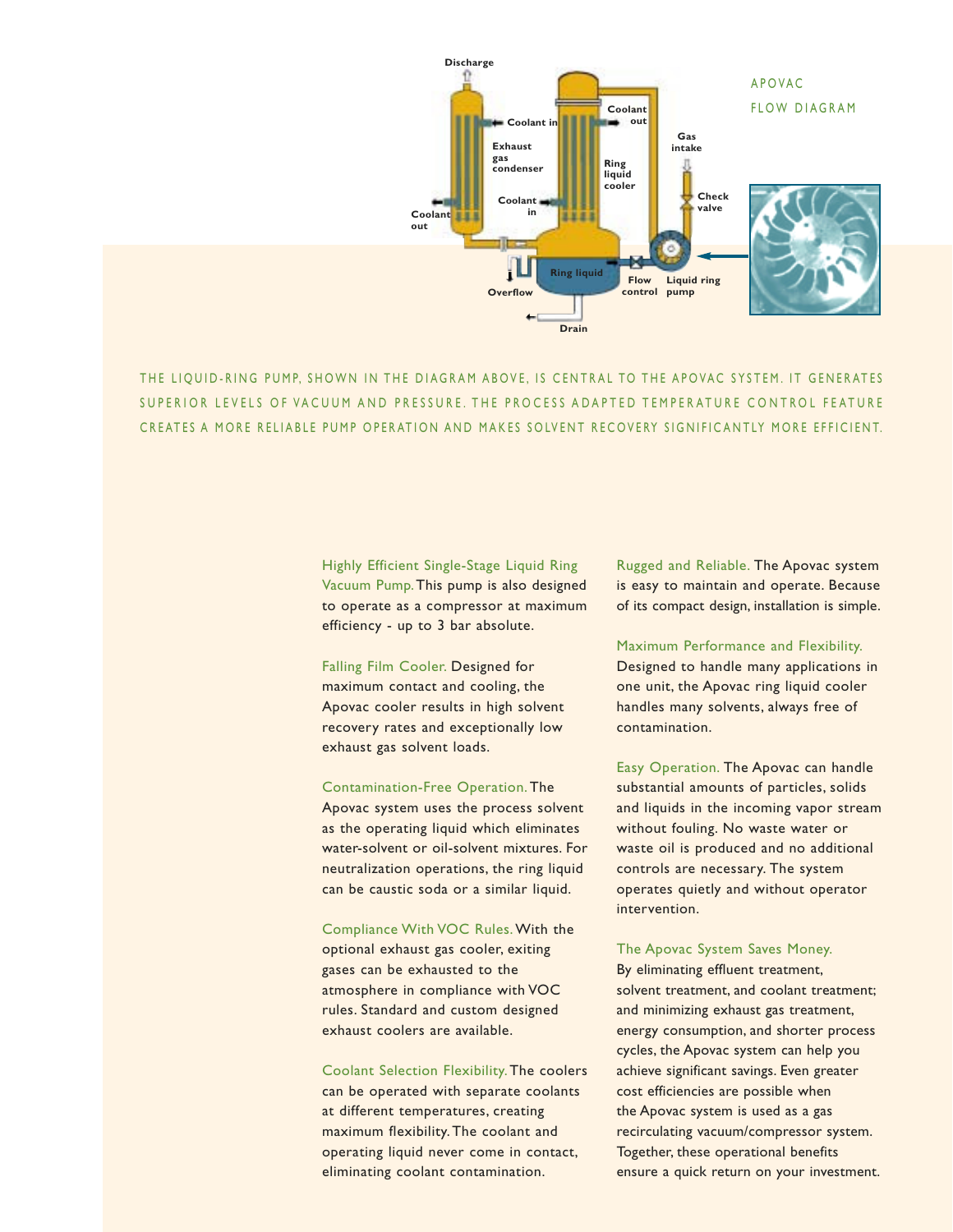

# be adapted to any special application

#### APOVAC WITH INTEGRATED GAS EJECTOR (FIGURE A)

For vacuum to 5 mm Hg absolute, the Apovac system can be enhanced with a fully integrated and self regulating gas ejector. The Apovac gas ejector uses system gas vapor as its propulsion force, eliminating the need for fresh nitrogen in the ejection operation. An internal spring, responsive to decreasing suction pressure, forces the gas flow through the venturi tube. This system reduces organic emissions and gas consumption to levels well below those achieved by conventional air or steam ejector systems.



#### PERFORMANCE/SIZING CURVES (FIGURE B)

Performance curves show actual suction volume at a given absolute pressure with a tolerance of 10% at the following conditions:

- Evacuation of dry air at 20°C/68°F
- Compression to atmosphere • Ring liquid: water
- 15°C/60°F at inlet
- 60 Hz motor service

For compression applications up to 3000 mbar abs, please contact De Dietrich Process Systems.

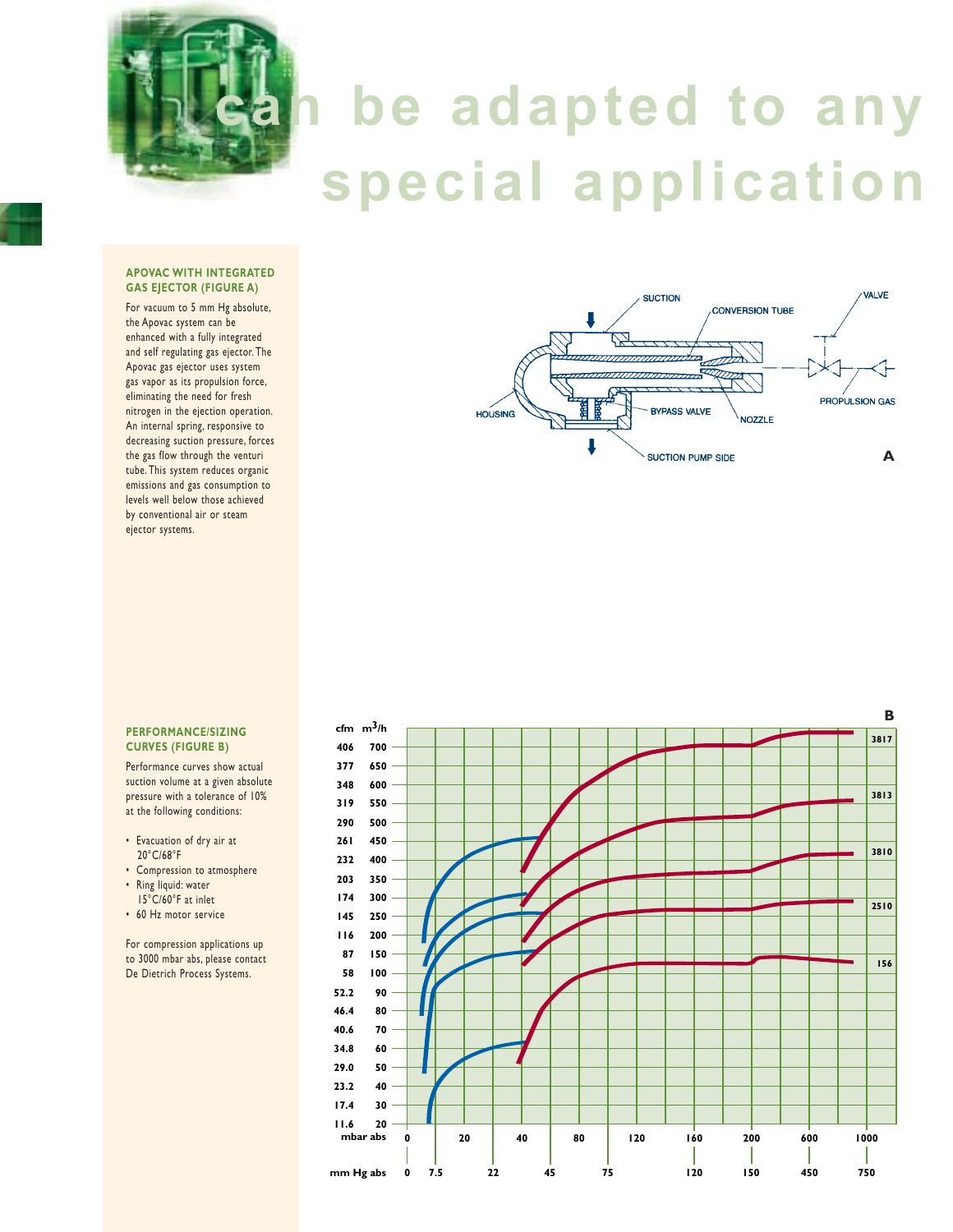



#### COMMON RING LIQUIDS

#### ALCOHOLS

Methyl alcohol\* CH4O Ethyl alcohol C<sub>2</sub>H<sub>6</sub>O Propyl alcohol C<sub>3</sub>H<sub>8</sub>O Butyl alcohol C<sub>4</sub>H<sub>10</sub>O Octyl alcohol C<sub>8</sub>H<sub>18</sub>O i-butyl alcohol C4H10O Ethylene glycol C<sub>2</sub>H<sub>6</sub>O<sub>2</sub> Glycerol C<sub>3</sub>H<sub>8</sub>O<sub>3</sub> Cyclohexanol C6H12O Benzyl alcohol C7H8O

#### **KETONES**

Acetone C<sub>3</sub>H<sub>8</sub>O Methyl ethyl ketone C4H8O

#### ORGANIC SULFUR **COMPOUNDS**

Methyl mercaptan CH4S Ethyl mercaptan C<sub>2</sub>H<sub>6</sub>S

#### INORGANIC **COMPOUNDS**

Water H<sub>2</sub>O Sodium hydroxide NaOH

#### AROMATIC **HYDROCARBONS**

Benzene\* C6H6 Toluene\* C7H8 Ethylbenzene\* C8H10 Styrene (vinylbenzene)\* C8H8 Xylene\* C8H10

#### HALOGENATED HYDROCARBONS

Methylene chloride\* CH<sub>2</sub>Cl<sub>2</sub> Chloroform CHCl3 1,1-dichloroethane\* C2H4Cl2 Trichloroethylene C2HCl3 Chlorobenzene\* C6H5Cl

#### ETHERS

Dimethyl ether C<sub>2</sub>H<sub>6</sub>O Diethyl ether C4H10O Furan C4H4O

#### **OTHERS**

High-temperature oils Polyethylene glycol Acrylonitrile\* Aniline\* Diethanolamine\* Perchloroethylene\* Phenol\*

\* Clean Air Act Title III Regulated Solvents





#### Operational And Connection Data

| <b>MODEL</b>                                        |
|-----------------------------------------------------|
| Maximum suction volume without gas ejector (acfm)   |
| Ring liquid circulation (gpm)                       |
| Nominal Coolant flow (gpm)                          |
| Standard motors class I, division I groups C&D (HP) |
| Nominal speed (RPM)                                 |
| Approximate weight with pump & motor (lbs)          |
| Vapor Inlet Nozzle (inches)                         |
| Coolant In/Out (inches)                             |
| Gas Outlet Nozzle (inches)                          |



Material of construction: 316L stainless steel; other special materials on request Design pressure 60 PSIG/Full Vacuum (process) ASME code stamp 90 PSIG/Full Vacuum (coolant)



| vac Size   | Dim 'AA' | Dim 'BB' | Dim 'CC' |  |
|------------|----------|----------|----------|--|
| <b>156</b> | 42"      | 47"      | 73"      |  |
| 2510       | 50"      | 60"      | 90"      |  |
| 3810       | 58"      | 70"      | 98"      |  |
| 3813       | 58"      | 76"      | 98"      |  |
| 3817       | 58"      | 79"      | 98"      |  |

| <b>MODEL</b>                                        | 156  | 2510 | 3810           | 3813           | 3817           |  |
|-----------------------------------------------------|------|------|----------------|----------------|----------------|--|
| Maximum suction volume without gas ejector (acfm)   | 80   | 170  | 240            | 335            | 425            |  |
| Ring liquid circulation (gpm)                       | 2.2  | 4.8  | $\mathbf{1}$   | 2              | 4              |  |
| Nominal Coolant flow (gpm)                          | 4.4  | 8.8  | 22             | 31             | 31             |  |
| Standard motors class I, division I groups C&D (HP) | 7.5  | 15   | 20             | 30             | 40             |  |
| Nominal speed (RPM)                                 | 3600 | 1800 | 1200           | 1200           | 1200           |  |
| Approximate weight with pump & motor (lbs)          | 1100 | 2000 | 3200           | 3400           | 3500           |  |
| Vapor Inlet Nozzle (inches)                         | 1.5  | 2.5  | 3              | 3              | 3              |  |
| Coolant In/Out (inches)                             |      | 1.5  | $\overline{2}$ | $\overline{2}$ | $\overline{2}$ |  |
| Gas Outlet Nozzle (inches)                          | 1.5  | 3    | $\overline{4}$ | $\overline{4}$ | 4              |  |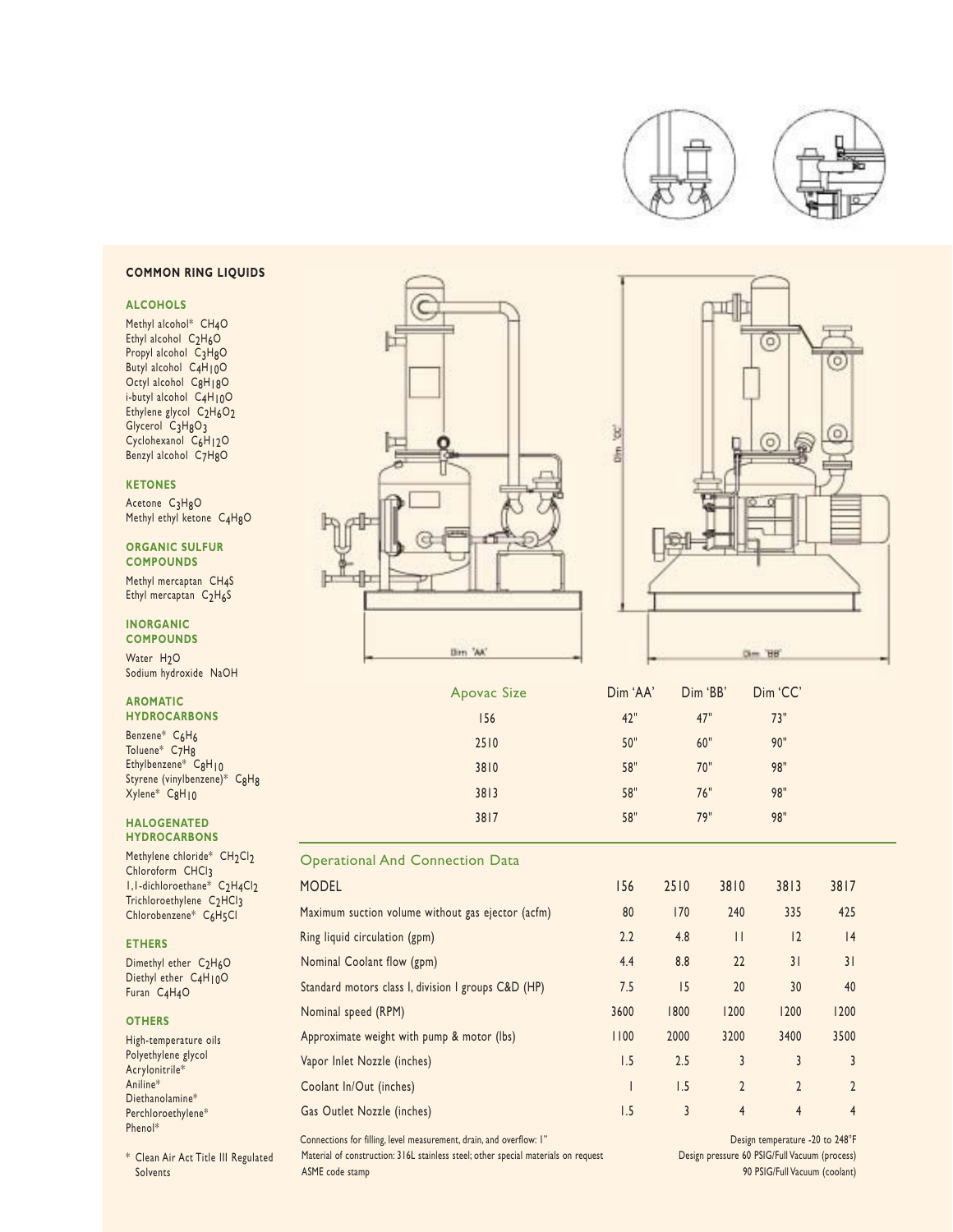

### FLEXIBLE AND HIGH P E R F O R M I N G A P O V A C TECHNOLOGY PROVIDES MAXIMUM EFFICIENCY IN A WIDE VARIETY OF VACUUM SOLVENT RECOVERY AND CONTROL A P P L I C A T I O N S.



Combivac ® Systems The Combivac Multi Stage Vacuum System Blower and Integrated Gas Ejector is designed for vacuum to 1mm Hg absolute and better. The Combivac System is a highly efficient serial arrangement of Roots blowers, gas ejector and liquid-ring vacuum pumps. The Combivac System assures completely oil-free compression and evacuates gases and vapors at the lowest possible suction pressure. Standard Combivac units feature closed ring liquid circuits for process vapor condensation. This environment friendly system effectively recovers solvent and eliminates cooling media contamination.



Additional information about standard Combivac models is available by contacting De Dietrich Process Systems. (Photo A)

Compovac ® Systems The Compovac Gas Recirculation System is designed to handle the gas requirements of filtration and drying in a Nutsche Filter/Dryer. The systems can be configured to perform convection drying, vacuum drying with solvent recovery and exhaust gas emission control. During drying in the blow through phase of filtration, the system recirculates compressed dry gas back into the filter resulting in minimum nitrogen consumption. (Photo B)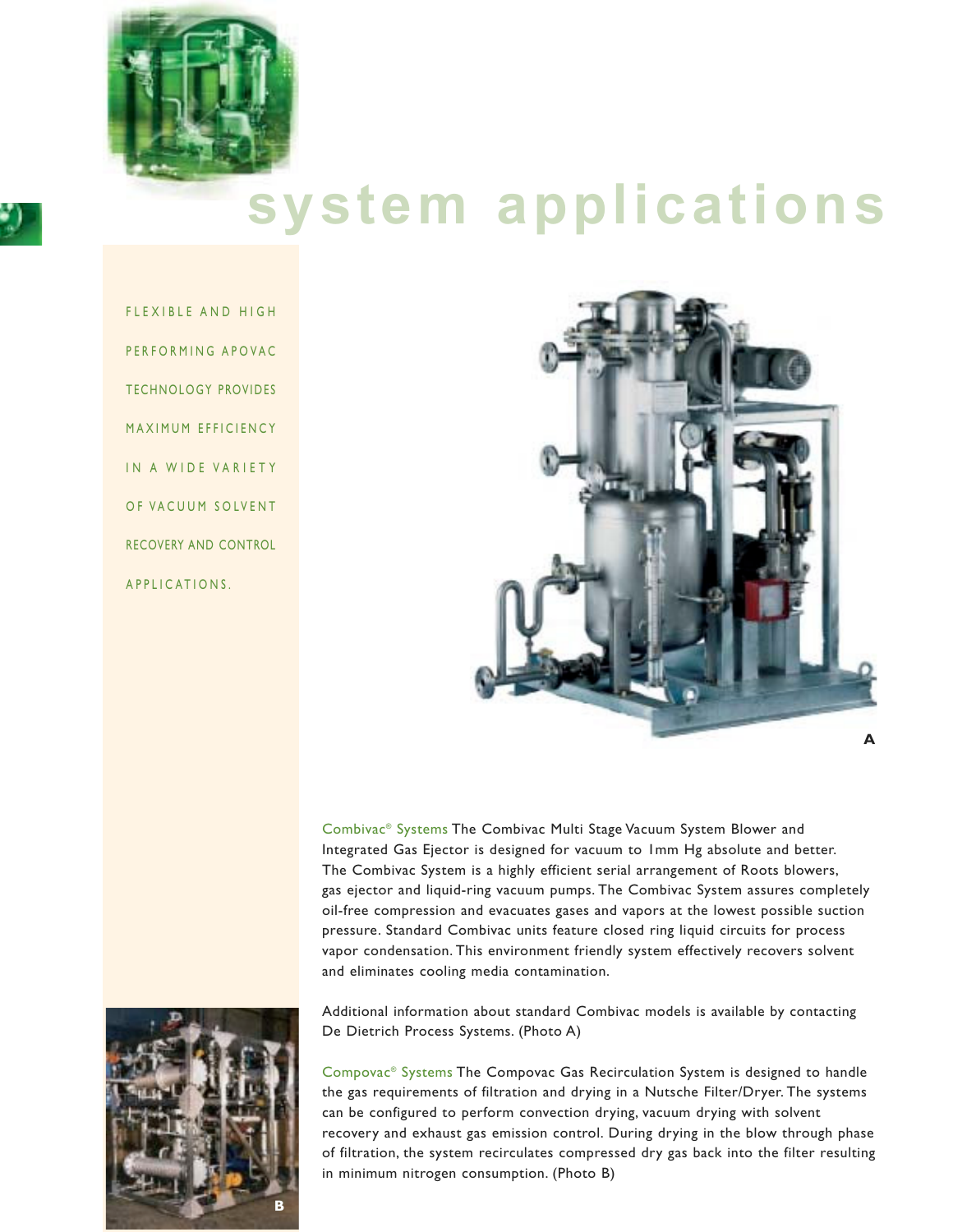

#### WHATEVER YOUR SOLVENT RECOVERY NEEDS. DE DIETRICH PROCESS SYSTEMS IS READY WITH THE SOLUTION YOU NEED.

#### Drying, Distillation, Evaporation and

Reaction The Apovac system is uniquely suited for these applications where single or multiple solvents are used. Typical solvents include methylene chloride, isopropanol, acetone, hexane, toluene and propylene glycol (Photo C). Others are shown in the Common Ring Liquids table.

Neutralization Using a pH adjusted caustic soda or similar liquid as the ring liquid neutralizes corrosive and toxic vapors in the Apovac system. A static mixer added upstream of the liquid ring pump allows for high scrubbing efficiency (Photo D).

Custom Design De Dietrich Process Systems Engineering can custom design the Apovac system to address the unique requirements of your application. Customization can include pre-condensers, demisters, special exhaust condensers, dual-pump systems, PLC control and full instrumentation (Photo E).

Replacement of Existing Vacuum Systems Replacing an inefficient steam jet system with an Apovac system can eliminate high water usage and environmental problems. Apovac systems eliminate the oil contamination and high maintenance often associated with conventional rotary vane vacuum pumps.





(Photo C) Apovac vacuum system as an integrated component of a distillation, rectification and drying system in a pharmaceutical plant.

(Photo D) Apovac system with integrated static mixer.

(Photo E) Custom compressor system.